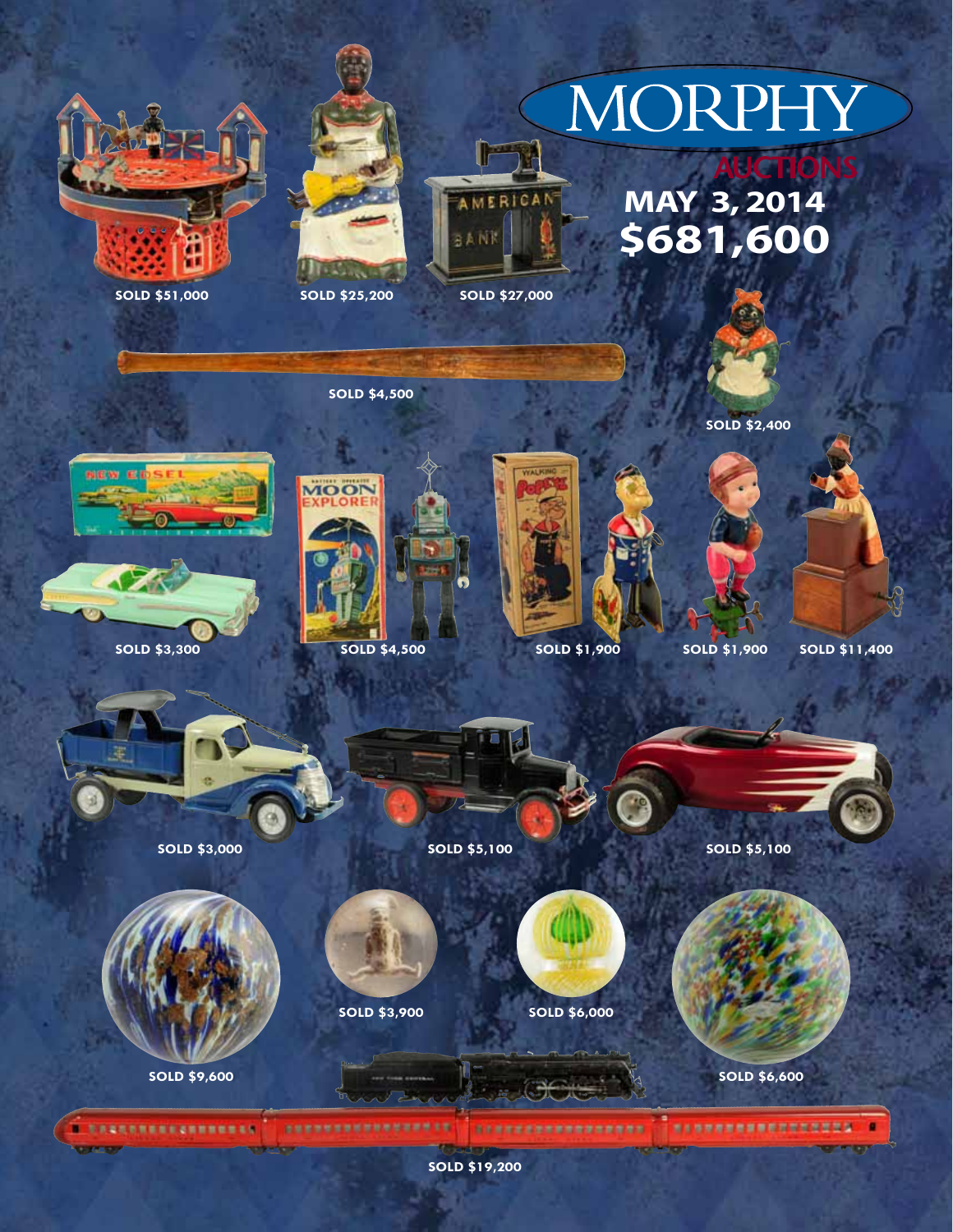| 1                       | \$510.00            | 53  | \$240.00      | 105 | \$360.00     | 157 | \$90.00         | 209 | \$2,400.00 |
|-------------------------|---------------------|-----|---------------|-----|--------------|-----|-----------------|-----|------------|
| $\overline{2}$          | \$180.00            | 54  | \$180.00      | 106 | \$330.00     | 158 | \$150.00        | 210 | \$150.00   |
| 3                       | \$180.00            | 55  | \$210.00      | 107 | \$390.00     | 159 | \$420.00        | 211 | \$180.00   |
| $\overline{\mathbf{4}}$ | \$180.00            | 56  | \$360.00      | 108 | \$9,600.00   | 160 | \$420.00        | 212 | \$360.00   |
| 5                       | \$2,400.00          | 57  | \$540.00      | 109 | \$600.00     | 161 | \$3,900.00      | 213 | \$330.00   |
| $6\phantom{a}$          | $\frac{1}{3}300.00$ | 58  | \$900.00      | 110 | \$270.00     | 162 | \$360.00        | 214 | \$420.00   |
| $\overline{7}$          | \$120.00            | 59  | \$1,800.00    | 111 | \$300.00     | 163 | \$210.00        | 215 | \$480.00   |
| 8                       | \$180.00            | 60  | \$420.00      | 112 | \$60.00      | 164 | \$120.00        | 216 | \$600.00   |
| 9                       | \$60.00             | 61  | \$270.00      | 113 | \$180.00     | 165 | \$150.00        | 217 | \$420.00   |
| 10                      | \$510.00            | 62  | \$150.00      | 114 | \$120.00     | 166 | \$240.00        | 218 | \$600.00   |
| 11                      | \$120.00            | 63  | \$150.00      | 115 | \$60.00      | 167 | \$180.00        | 219 | \$300.00   |
| 12                      | \$360.00            | 64  | \$90.00       | 116 | \$300.00     | 168 | \$180.00        | 220 | \$240.00   |
| 13                      | \$270.00            | 65  | \$420.00      | 117 | \$180.00     | 169 | \$150.00        | 221 | \$120.00   |
| 14                      | \$1,020.00          | 66  | \$150.00      | 118 | \$210.00     | 170 | \$300.00        | 222 | \$150.00   |
| 15                      | \$270.00            | 67  | \$120.00      | 119 | \$300.00     | 171 | \$300.00        | 223 | \$240.00   |
| 16                      | \$240.00            | 68  | \$90.00       | 120 | \$660.00     | 172 | \$150.00        | 224 | \$240.00   |
| 17                      | \$390.00            | 69  | \$330.00      | 121 | \$840.00     | 173 | \$270.00        | 225 | \$720.00   |
| 18                      | \$360.00            | 70  | \$300.00      | 122 | \$960.00     | 174 | \$330.00        | 226 | \$210.00   |
| 19                      | \$240.00            | 71  | \$300.00      | 123 | \$2,040.00   | 175 | \$660.00        | 227 | \$240.00   |
| 20                      | \$330.00            | 72  | \$1,200.00    | 124 | \$780.00     | 176 | \$60.00         | 228 | \$1,560.00 |
| 21                      | \$360.00            | 73  | \$660.00      | 125 | \$540.00     | 177 | \$180.00        | 229 | \$180.00   |
| 22                      | \$240.00            | 74  | \$150.00      | 126 | \$90.00      | 178 | \$1,920.00      | 230 | \$240.00   |
| 23                      | \$360.00            | 75  | \$300.00      | 127 | \$90.00      | 179 | \$6,000.00      | 231 | \$150.00   |
| 24                      | \$360.00            | 76  | \$300.00      | 128 | \$180.00     | 180 | \$540.00        | 232 | \$1,020.00 |
| 25                      | \$60.00             | 77  | \$150.00      | 129 | \$90.00      | 181 | \$360.00        | 233 | \$390.00   |
| 26                      | \$180.00            | 78  | \$210.00      | 130 | \$570.00     | 182 | \$420.00        | 234 | \$120.00   |
| 27                      | \$120.00            | 79  | \$180.00      | 131 | \$210.00     | 183 | \$240.00        | 235 | \$390.00   |
| 28                      | \$210.00            | 80  | \$600.00      | 132 | \$210.00     | 184 | \$510.00        | 236 | \$270.00   |
| 29                      | \$270.00            | 81  | \$240.00      | 133 | \$90.00      | 185 | \$150.00        | 237 | \$120.00   |
| 30                      | \$540.00            | 82  | \$270.00      | 134 | \$1,200.00   | 186 | \$420.00        | 238 | \$900.00   |
| 31                      | \$720.00            | 83  | \$180.00      | 135 | \$1,200.00   | 187 | \$1,920.00      | 239 | \$1,320.00 |
| 32                      | \$6,600.00          | 84  | \$180.00      | 136 | \$2,280.00   | 188 | \$3,300.00      | 240 | \$330.00   |
| 33                      | \$1,080.00          | 85  | \$180.00      | 137 | \$1,080.00   | 189 | \$210.00        | 241 | \$420.00   |
| 34                      | \$270.00            | 86  | $$240.00$ 138 |     | \$270.00     | 190 | $$1,560.00$ 242 |     | \$390.00   |
| 35                      | \$150.00            | 87  | $$120.00$ 139 |     | \$360.00     | 191 | $$240.00$ 243   |     | \$90.00    |
| 36                      | \$210.00            | 88  | $$300.00$ 140 |     | \$300.00     | 192 | \$270.00 244    |     | \$540.00   |
| 37                      | \$330.00            | 89  | $$90.00$ 141  |     | \$60.00      | 193 | $$120.00$ 245   |     | \$450.00   |
| 38                      | \$240.00            | 90  | \$240.00      | 142 | \$300.00     | 194 | \$300.00 246    |     | \$60.00    |
| 39                      | \$180.00            | 91  | $$720.00$ 143 |     | \$120.00     | 195 | $$120.00$ 247   |     | \$180.00   |
| 40                      | \$240.00            | 92  | $$150.00$ 144 |     | \$300.00     | 196 | $$240.00$ 248   |     | \$210.00   |
| 41                      | \$300.00            | 93  | $$270.00$ 145 |     | \$480.00     | 197 | $$90.00$ 249    |     | \$270.00   |
| 42                      | \$510.00            | 94  | \$360.00      | 146 | \$420.00     | 198 | \$300.00        | 250 | \$120.00   |
| 43                      | \$1,680.00          | 95  | \$1,320.00    | 147 | \$390.00     | 199 | $$480.00$ 251   |     | \$300.00   |
| 44                      | \$1,020.00          | 96  | \$1,080.00    | 148 | \$480.00     | 200 | \$450.00 252    |     | \$570.00   |
| 45                      | \$2,040.00          | 97  | \$120.00      | 149 | \$360.00 201 |     | $$1,800.00$ 253 |     | \$450.00   |
| 46                      | \$2,400.00          | 98  | $$540.00$ 150 |     | \$1,320.00   | 202 | $$480.00$ 254   |     | \$360.00   |
| 47                      | \$120.00            | 99  | \$270.00      | 151 | \$660.00     | 203 | \$3,900.00      | 255 | \$1,320.00 |
| 48                      | \$210.00            | 100 | \$240.00      | 152 | \$270.00     | 204 | \$420.00 256    |     | \$240.00   |
| 49                      | \$300.00            | 101 | \$180.00      | 153 | \$570.00     | 205 | \$600.00 257    |     | \$240.00   |
| 50                      | \$330.00            | 102 | \$270.00 154  |     | \$390.00     | 206 | $$120.00$ 258   |     | \$510.00   |
| 51                      | \$90.00             | 103 | $$180.00$ 155 |     | \$120.00     | 207 | $$120.00$ 259   |     | \$510.00   |
| 52                      | \$30.00             | 104 | $$450.00$ 156 |     | \$450.00     | 208 | $$150.00$ 260   |     | \$600.00   |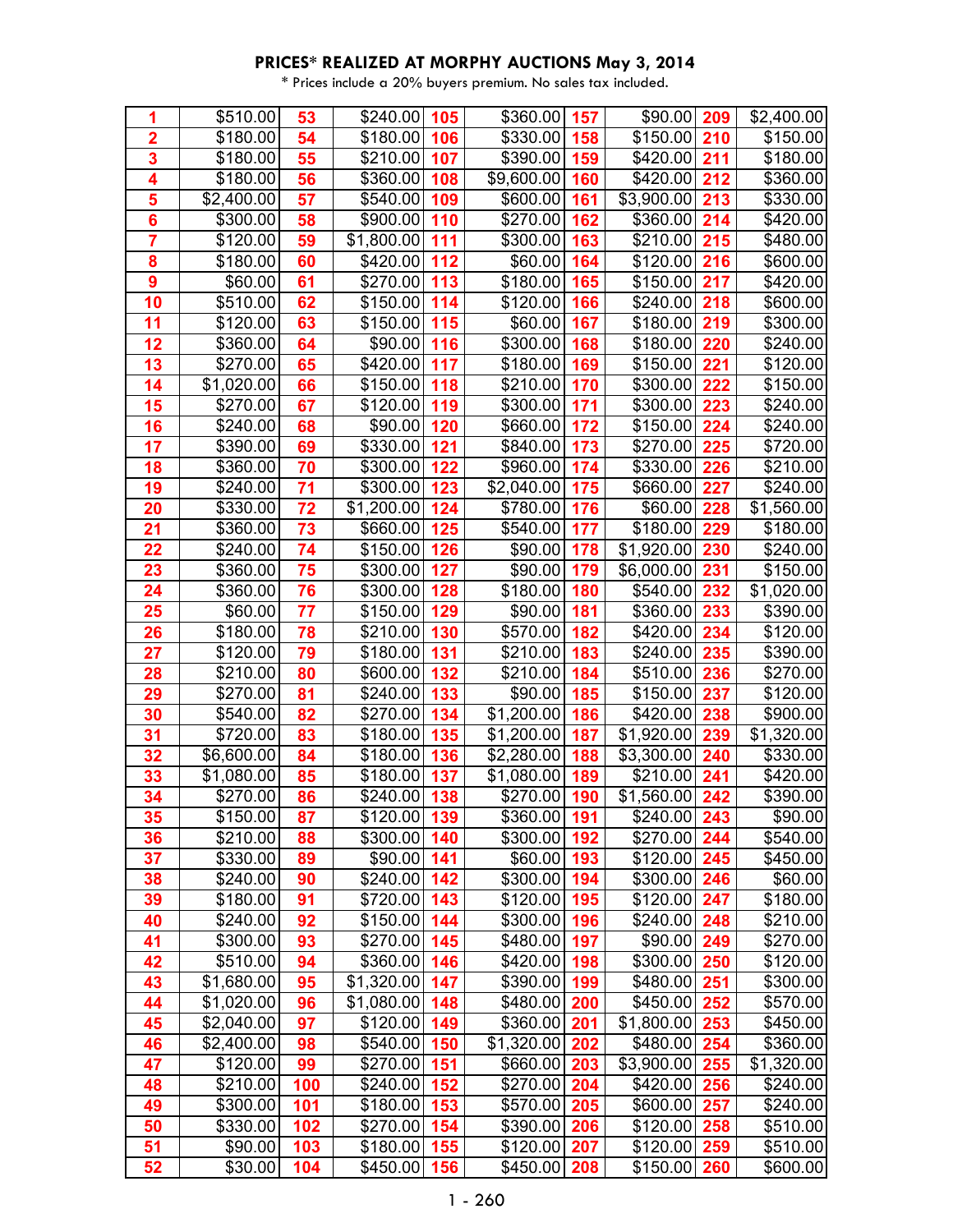| 261        | \$3,600.00           | 313        | $$120.00$ 365            |     | $$240.00$ 418               |     | $$1,020.00$ 471      |            | \$60.00                |
|------------|----------------------|------------|--------------------------|-----|-----------------------------|-----|----------------------|------------|------------------------|
| 262        | \$420.00             | 314        | \$330.00                 | 366 | \$120.00                    | 419 | \$780.00             | 472        | \$60.00                |
| 263        | \$240.00             | 315        | \$270.00                 | 367 | \$300.00                    | 420 | \$720.00             | 473        | \$90.00                |
| 264        | \$120.00             | 316        | \$270.00                 | 368 | \$270.00                    | 422 | \$570.00             | 474        | \$480.00               |
| 265        | \$150.00             | 317        | \$480.00                 | 369 | \$1,440.00                  | 423 | \$420.00             | 475        | \$270.00               |
| 266        | $\overline{$}180.00$ | 318        | \$540.00                 | 370 | \$90.00                     | 424 | \$660.00             | 476        | \$300.00               |
| 267        | \$240.00             | 319        | \$510.00                 | 371 | \$150.00                    | 425 | \$1,200.00           | 477        | \$330.00               |
| 268        | \$60.00              | 320        | \$120.00                 | 372 | \$60.00                     | 426 | \$1,020.00           | 478        | \$330.00               |
| 269        | \$180.00             | 321        | \$120.00                 | 373 | \$150.00                    | 427 | \$1,020.00           | 479        | \$90.00                |
| 270        | \$240.00             | 322        | \$330.00                 | 374 | \$180.00                    | 428 | \$30.00              | 480        | \$270.00               |
| 271        | \$480.00             | 323        | \$240.00                 | 375 | \$540.00                    | 429 | \$90.00              | 481        | \$450.00               |
| 272        | \$540.00             | 324        | \$480.00                 | 376 | \$90.00                     | 430 | \$150.00             | 482        | \$210.00               |
| 273        | \$3,000.00           | 325        | \$3,000.00               | 377 | \$180.00                    | 431 | \$120.00             | 483        | \$600.00               |
| 274        | \$780.00             | 326        | \$1,440.00               | 378 | \$120.00                    | 432 | \$60.00              | 484        | \$4,500.00             |
| 275        | \$330.00             | 327        | \$150.00                 | 379 | \$90.00                     | 433 | \$180.00             | 485        | \$120.00               |
| 276        | \$210.00             | 328        | \$240.00                 | 380 | \$120.00                    | 434 | \$1,680.00           | 486        | \$210.00               |
| 277        | \$150.00             | 329        | \$840.00                 | 381 | \$30.00                     | 435 | \$60.00              | 487        | \$120.00               |
| 278        | \$180.00             | 330        | \$330.00                 | 382 | \$240.00                    | 436 | \$60.00              | 488        | \$60.00                |
| 279        | \$210.00             | 331        | \$90.00                  | 383 | \$30.00                     | 437 | \$90.00              | 489        | \$30.00                |
| 280        | \$300.00             | 332        | \$150.00                 | 384 | \$120.00                    | 438 | \$60.00              | 490        | \$60.00                |
| 281        | \$150.00             | 333        | \$270.00                 | 385 | \$390.00                    | 439 | \$60.00              | 491        | \$390.00               |
| 282        | \$150.00             | 334        | \$150.00                 | 386 | \$120.00                    | 440 | \$480.00             | 492        | \$540.00               |
| 283        | \$180.00             | 335        | \$180.00                 | 387 | \$3,600.00                  | 441 | \$90.00              | 493        | \$510.00               |
| 284        | \$120.00             | 336        | \$300.00                 | 388 | \$11,400.00                 | 442 | \$90.00              | 494        | \$1,140.00             |
| 285        | \$420.00             | 337        | \$780.00                 | 389 | \$780.00                    | 443 | \$90.00              | 495        | \$3,900.00             |
| 286        | \$480.00             | 338        | \$600.00                 | 390 | \$180.00                    | 444 | $\sqrt{$600.00}$     | 496        | \$1,440.00             |
| 287        | \$900.00             | 339        | \$3,000.00               | 391 | \$900.00                    | 445 | \$120.00             | 497        | \$450.00               |
| 288        | \$1,560.00           | 340        | \$1,020.00               | 392 | \$360.00                    | 446 | \$540.00             | 498        | \$840.00               |
| 289        | \$840.00             | 341        | \$360.00                 | 393 | \$480.00                    | 447 | \$1,320.00           | 499        | \$1,320.00             |
| 290        | \$180.00             | 342        | \$300.00                 | 394 | \$360.00                    | 448 | \$2,400.00           | 500        | \$780.00               |
| 291        | \$240.00             | 343        | \$720.00                 | 395 | \$780.00                    | 449 | \$720.00             | 501        | \$600.00               |
| 292        | \$120.00             | 344        | \$360.00                 | 396 | \$120.00                    | 450 | \$300.00             | 502        | \$510.00               |
| 293        | \$390.00             | 345        | \$210.00                 | 397 | \$960.00                    | 451 | \$90.00              | 503        | \$270.00               |
| 294        | \$330.00             | 346        | $$300.00$ 398            |     | $$1,140.00$ 452             |     | $$60.00$ 504         |            | \$150.00               |
| 295        | \$180.00             | 347        | \$300.00 399             |     | $$3,300.00$ 453             |     | $$60.00$ 505         |            | \$570.00               |
| 296        | \$240.00             | 348        | $$150.00$ 400            |     | $$25,200.00$ 454            |     | $$30.00$ 506         |            | \$300.00               |
| 297        | \$210.00             | 349        | \$180.00                 | 401 | \$1,440.00                  | 455 | \$30.00              | 507        | \$240.00               |
| 298        | \$180.00             | 350        | \$510.00                 | 402 | \$5,100.00                  | 456 | \$90.00              | 509        | \$210.00               |
| 299        | \$150.00             | 351        | $$600.00$ 403            |     | \$9,600.00 457              |     | $$60.00$ 510         |            | \$390.00               |
| 300        | \$360.00             | 352        | \$1,140.00               | 404 | $$3,600.00$ 458             |     | \$150.00             | 511        | \$300.00               |
| 301        | \$660.00             | 353        | $$1,020.00$ 405          |     | $$18,000.00$ 459            |     | \$570.00             | 512        | \$270.00               |
| 302        | \$210.00             | 354        | \$1,920.00               | 406 | \$51,000.00                 | 460 | \$60.00              | 513        | \$120.00               |
| 303        | \$90.00              | 355        | \$390.00                 | 408 | \$27,000.00                 | 461 | \$60.00              | 514        | \$660.00               |
| 304        | \$120.00             | 356        | $$240.00$ 409            |     | \$840.00<br>$$1,680.00$ 463 | 462 | $$60.00$ 515         |            | \$240.00               |
| 305        | \$150.00<br>\$120.00 | 357<br>358 | \$480.00<br>$$90.00$ 411 | 410 |                             |     | \$600.00]<br>\$60.00 | 517        | \$1,440.00<br>\$360.00 |
| 306        | \$90.00              | 359        | \$150.00                 | 412 | \$720.00 464<br>\$900.00    | 465 | \$60.00              | 518<br>519 | \$150.00               |
| 307<br>308 | \$210.00             | 360        | \$150.00                 | 413 | \$270.00                    | 466 | $$90.00$ 520         |            | \$150.00               |
| 309        | \$210.00             | 361        | $$330.00$ 414            |     | $$1,440.00$ 467             |     | $$330.00$ 521        |            | \$390.00               |
| 310        | \$120.00             | 362        | $$150.00$ 415            |     | $$3,000.00$ 468             |     | \$120.00             | 522        | \$480.00               |
| 311        | \$210.00             | 363        | $$180.00$ 416            |     | $$2,160.00$ 469             |     | $$120.00$ 523        |            | \$510.00               |
| 312        | \$60.00              | 364        | \$240.00                 | 417 | \$450.00                    | 470 | \$180.00 524         |            | \$570.00               |
|            |                      |            |                          |     |                             |     |                      |            |                        |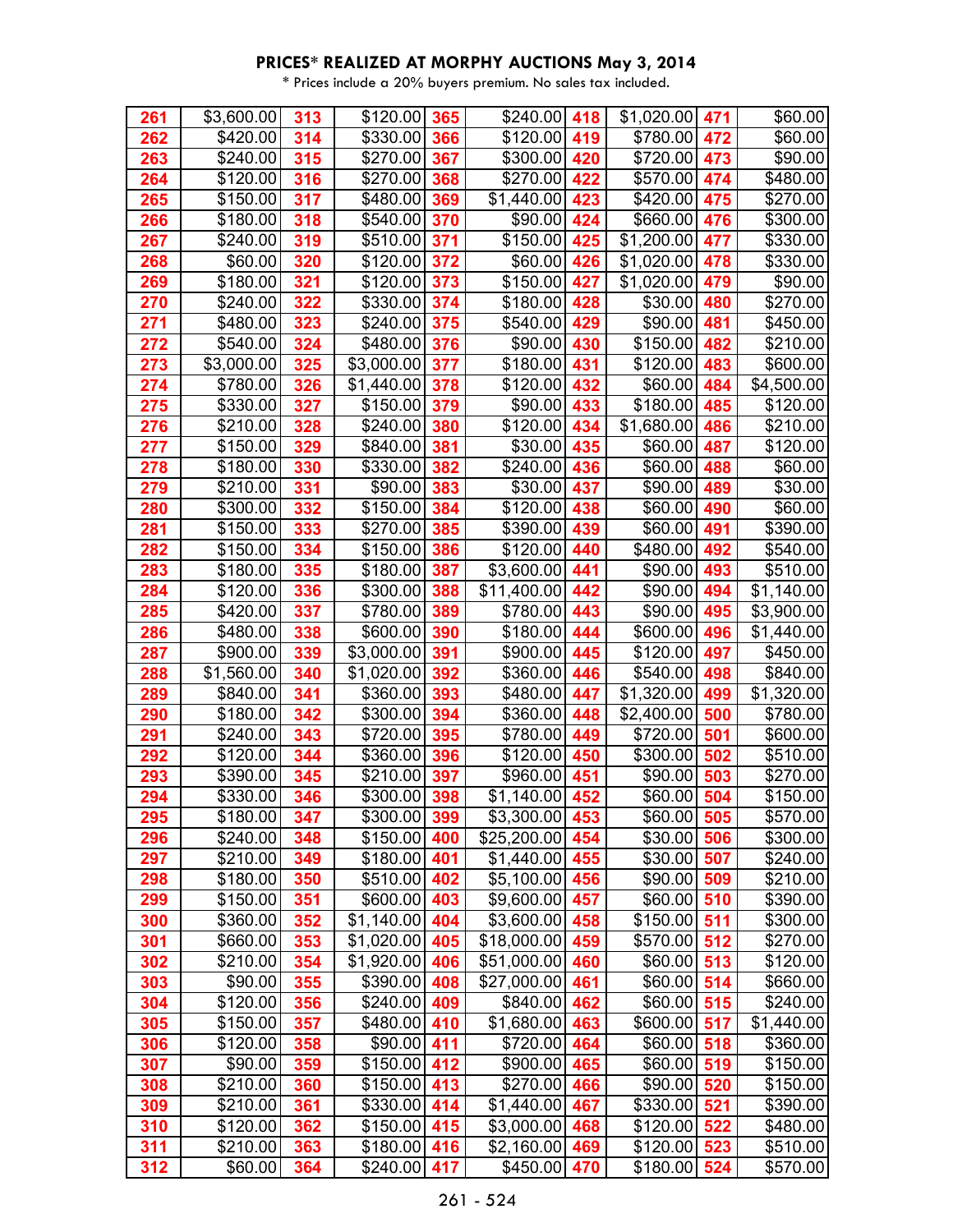| 528 | \$330.00   | 583 | \$300.00   | 639 | \$120.00        | 693 | \$330.00             | 746 | \$150.00   |
|-----|------------|-----|------------|-----|-----------------|-----|----------------------|-----|------------|
| 529 | \$780.00   | 584 | \$150.00   | 640 | \$180.00        | 694 | \$240.00             | 747 | \$390.00   |
| 530 | \$270.00   | 585 | \$300.00   | 641 | \$90.00         | 695 | \$1,560.00           | 748 | \$1,140.00 |
| 531 | \$900.00   | 586 | \$360.00   | 642 | \$120.00        | 696 | \$600.00             | 749 | \$3,900.00 |
| 532 | \$660.00   | 587 | \$600.00   | 644 | \$150.00        | 698 | \$3,000.00           | 750 | \$1,440.00 |
| 533 | \$660.00   | 588 | \$1,140.00 | 645 | \$60.00         | 699 | \$270.00             | 751 | \$2,040.00 |
| 534 | \$600.00   | 589 | \$210.00   | 646 | \$120.00        | 700 | $\overline{$}450.00$ | 752 | \$510.00   |
| 535 | \$240.00   | 590 | \$120.00   | 647 | \$120.00        | 701 | \$960.00             | 753 | \$1,200.00 |
| 536 | \$450.00   | 591 | \$390.00   | 648 | \$60.00         | 702 | \$960.00             | 754 | \$390.00   |
| 537 | \$660.00   | 592 | \$390.00   | 649 | \$90.00         | 703 | \$720.00             | 755 | \$210.00   |
| 538 | \$90.00    | 593 | \$390.00   | 650 | \$90.00         | 704 | \$780.00             | 756 | \$390.00   |
| 539 | \$150.00   | 596 | \$1,080.00 | 651 | \$120.00        | 705 | \$1,080.00           | 757 | \$180.00   |
| 540 | \$120.00   | 597 | \$720.00   | 652 | \$60.00         | 706 | \$1,140.00           | 758 | \$450.00   |
| 541 | \$180.00   | 598 | \$480.00   | 653 | \$180.00        | 707 | \$1,680.00           | 759 | \$660.00   |
| 542 | \$840.00   | 599 | \$1,560.00 | 654 | \$330.00        | 708 | \$3,300.00           | 760 | \$450.00   |
| 543 | \$210.00   | 600 | \$360.00   | 655 | \$120.00        | 709 | \$2,400.00           | 761 | \$360.00   |
| 544 | \$960.00   | 602 | \$60.00    | 656 | \$240.00        | 710 | \$180.00             | 762 | \$300.00   |
| 545 | \$720.00   | 603 | \$120.00   | 657 | \$210.00        | 711 | \$420.00             | 763 | \$720.00   |
| 546 | \$1,320.00 | 604 | \$30.00    | 658 | \$330.00        | 712 | \$390.00             | 764 | \$270.00   |
| 547 | \$240.00   | 605 | \$180.00   | 659 | $$210.00$ 713   |     | \$510.00             | 765 | \$180.00   |
| 548 | \$510.00   | 606 | \$180.00   | 660 | \$300.00        | 714 | \$210.00             | 766 | \$660.00   |
| 549 | \$1,560.00 | 607 | \$390.00   | 661 | \$330.00        | 715 | \$540.00             | 767 | \$450.00   |
| 550 | \$390.00   | 608 | \$30.00    | 662 | \$330.00        | 716 | \$270.00             | 768 | \$150.00   |
| 551 | \$300.00   | 609 | \$60.00    | 663 | \$420.00        | 717 | \$510.00             | 769 | \$210.00   |
| 552 | \$540.00   | 610 | \$30.00    | 664 | $$330.00$ 718   |     | \$150.00             | 770 | \$240.00   |
| 553 | \$720.00   | 611 | \$30.00    | 666 | $$1,560.00$ 719 |     | \$360.00             | 771 | \$120.00   |
| 554 | \$5,700.00 | 612 | \$90.00    | 667 | \$900.00        | 720 | \$960.00             | 772 | \$840.00   |
| 555 | \$300.00   | 613 | \$30.00    | 668 | \$3,300.00      | 721 | \$660.00             | 774 | \$510.00   |
| 556 | \$150.00   | 614 | \$30.00    | 669 | \$2,700.00      | 722 | \$1,080.00           | 775 | \$840.00   |
| 557 | \$330.00   | 615 | \$60.00    | 670 | \$330.00        | 723 | \$4,500.00           | 776 | \$180.00   |
| 558 | \$420.00   | 616 | \$90.00    | 671 | \$390.00 724    |     | \$120.00             | 777 | \$390.00   |
| 559 | \$450.00   | 617 | \$60.00    | 672 | \$420.00        | 725 | \$300.00             | 778 | \$420.00   |
| 560 | \$420.00   | 619 | \$30.00    | 673 | \$1,920.00      | 726 | $\overline{$}120.00$ | 779 | \$480.00   |
| 561 | \$540.00   | 620 | \$90.00    | 674 | \$210.00 727    |     | \$90.00              | 780 | \$600.00   |
| 562 | \$570.00   | 621 | \$30.00    | 675 | $$300.00$ 728   |     | \$1,560.00           | 781 | \$1,140.00 |
| 563 | \$270.00   | 622 | \$30.00    | 676 | \$960.00 729    |     | \$360.00             | 782 | \$450.00   |
| 564 | \$510.00   | 623 | \$30.00    | 677 | $$180.00$ 730   |     | \$2,700.00           | 783 | \$270.00   |
| 565 | \$1,800.00 | 624 | \$60.00    | 678 | $$180.00$ 731   |     | \$510.00             | 784 | \$450.00   |
| 566 | \$780.00   | 625 | \$240.00   | 679 | $$210.00$ 732   |     | \$570.00             | 786 | \$960.00   |
| 567 | \$510.00   | 626 | \$120.00   | 680 | \$420.00        | 733 | \$510.00             | 787 | \$510.00   |
| 568 | \$510.00   | 627 | \$120.00   | 681 | $$240.00$ 734   |     | \$240.00             | 788 | \$570.00   |
| 569 | \$1,920.00 | 628 | \$60.00    | 682 | $$1,680.00$ 735 |     | \$450.00             | 789 | \$600.00   |
| 571 | \$540.00   | 629 | \$150.00   | 683 | \$570.00 736    |     | \$270.00             | 790 | \$510.00   |
| 572 | \$240.00   | 630 | \$240.00   | 684 | $$1,680.00$ 737 |     | \$720.00             | 791 | \$540.00   |
| 573 | \$150.00   | 631 | \$150.00   | 685 | \$4,500.00      | 738 | \$2,160.00           | 792 | \$120.00   |
| 575 | \$180.00   | 632 | \$90.00    | 686 | $$1,560.00$ 739 |     | \$2,700.00           | 793 | \$360.00   |
| 577 | \$360.00   | 633 | \$120.00   | 687 | \$450.00 740    |     | \$1,200.00           | 794 | \$780.00   |
| 578 | \$300.00   | 634 | \$180.00   | 688 | \$780.00 741    |     | \$900.00             | 795 | \$780.00   |
| 579 | \$510.00   | 635 | \$180.00   | 689 | \$450.00 742    |     | \$900.00             | 796 | \$180.00   |
| 580 | \$360.00   | 636 | \$150.00   | 690 | \$240.00        | 743 | \$5,100.00           | 797 | \$480.00   |
| 581 | \$1,020.00 | 637 | \$120.00   | 691 | $$270.00$ 744   |     | \$3,000.00           | 798 | \$300.00   |
| 582 | \$570.00   | 638 | \$270.00   | 692 | $$600.00$ 745   |     | \$1,440.00           | 799 | \$60.00    |